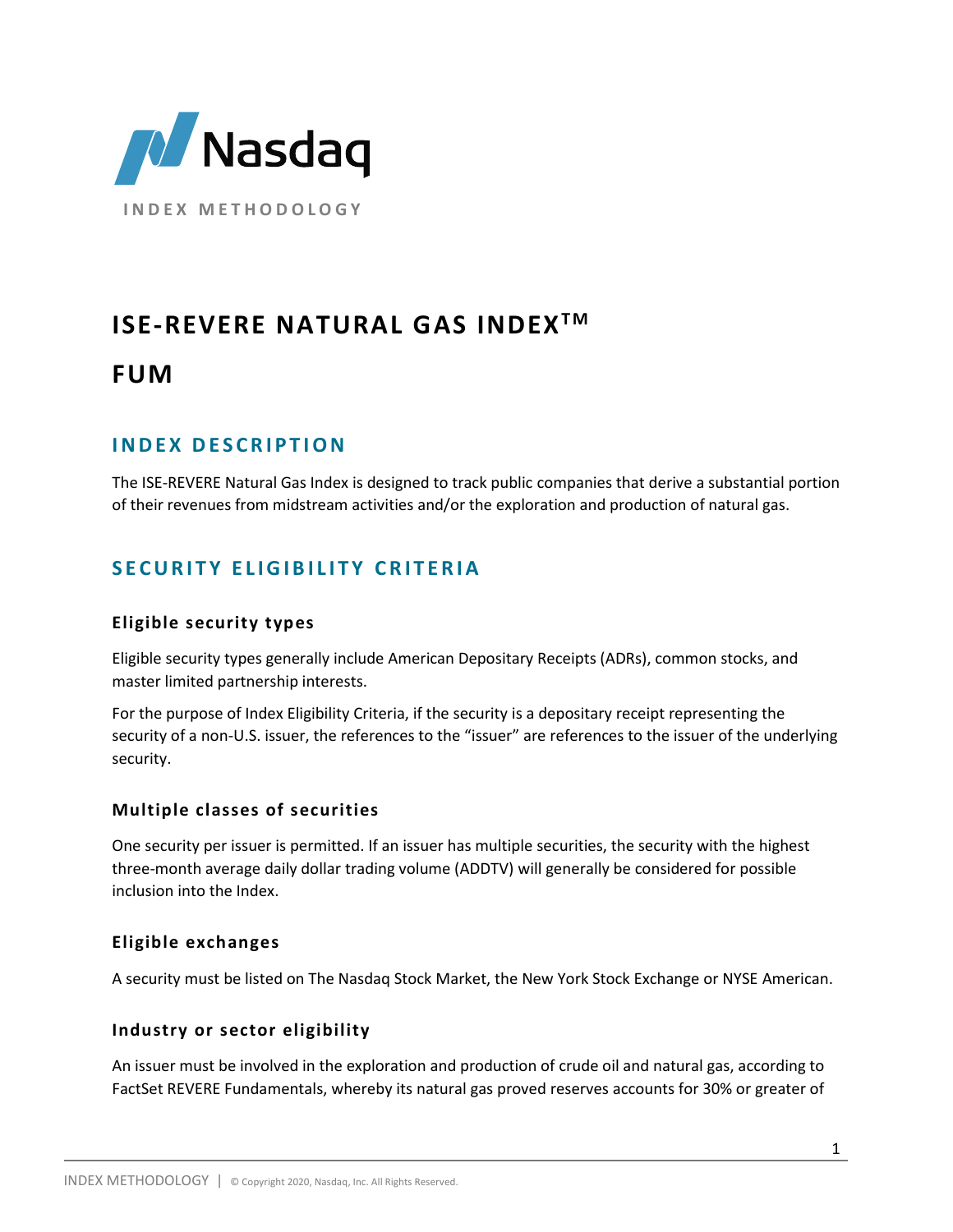its total proved reserves. Natural gas shall be converted to Barrels of Oil Equivalent (BOE) using the industry standard conversion of 1 BOE = 6,000 cubic feet.

#### **Market capitalization eligibility**

A security must have a market capitalization of at least \$250 million (USD).

#### **Liquidity eligibility**

A security must have a three-month ADDTV of at least \$1 million (USD).

#### **Seasoning eligibility**

A security must have been traded for at least three months on an index-eligible exchange prior to the Reconstitution reference date.

#### **Float eligibility criteria**

At least 20% of a security's total shares outstanding must be publicly available for trading (float shares).

#### **Other eligibility criteria**

If, at reconstitution, Nasdaq becomes aware that an issuer or security will soon undergo a fundamental change that makes it ineligible, Nasdaq will remove the security from consideration. This includes entering into a definitive merger or acquisition agreement or other pending arrangement that would make it ineligible for Index inclusion, or a filing of bankruptcy or similar protection from creditors.

## **I N D E X C A L E N D A R**

#### **Reconstitution schedule**

The Reconstitution is conducted quarterly in March, June, September and December.

#### **Reconstitution reference dates**

The security eligibility criteria are applied using market data as of the end of January, April, July and October, respectively.

#### **Reconstitution announcement dates**

Index Reconstitution changes are announced in early March, June, September and December.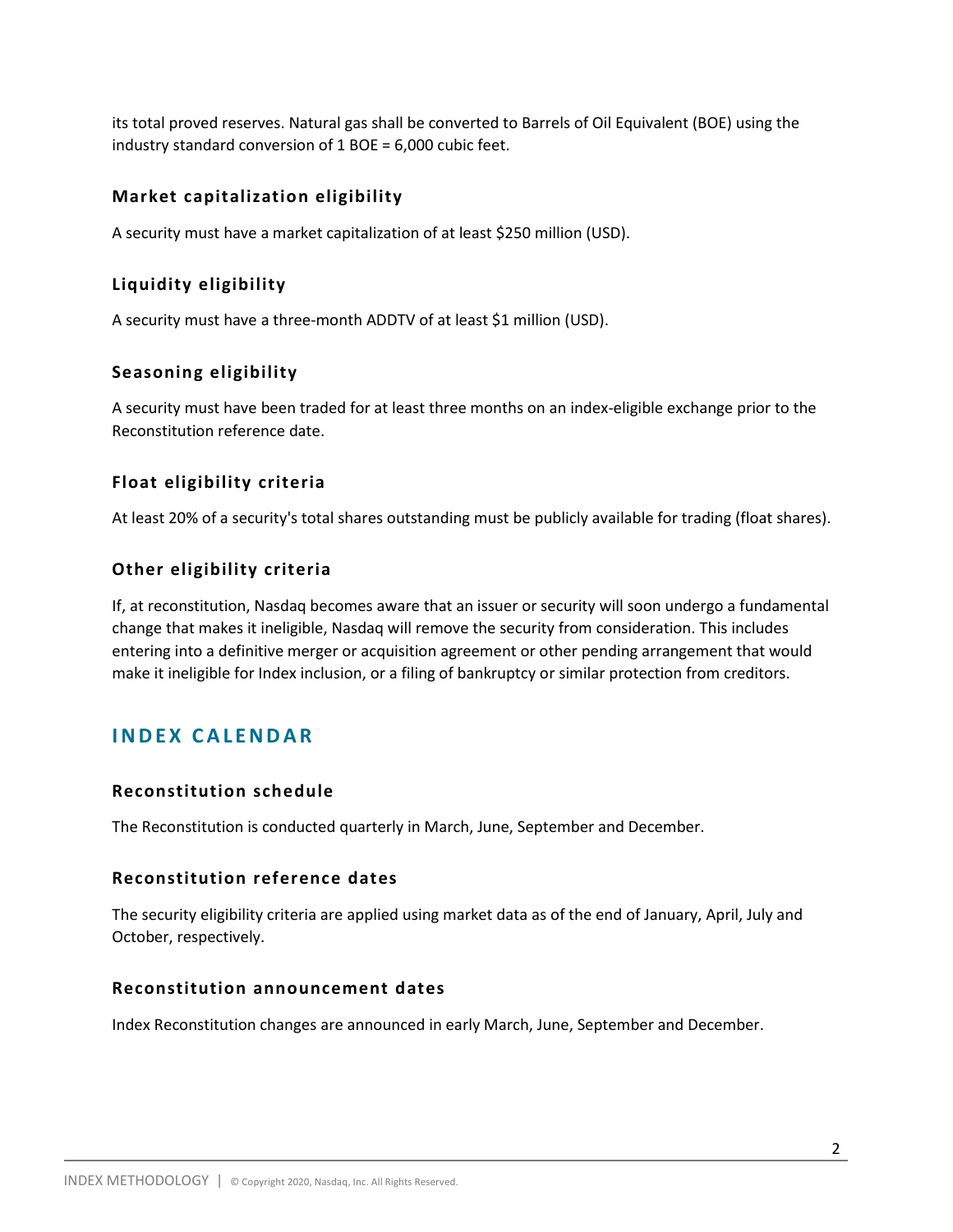#### **Reconstitution effective dates**

Index Reconstitutions become effective at market open on the trading day after the third Friday in March, June, September and December.

#### **Rebalance schedule**

The Index is rebalanced quarterly in conjunction with the Index Reconstitution in March, June, September, and December.

#### **Rebalance reference dates**

The Index Rebalance uses market data as of the prior month-end (February, May, August and November, respectively).

#### **Rebalance announcement dates**

Index Rebalance changes are announced in early March, June, September and December.

#### **Rebalance effective dates**

Index Rebalance changes become effective at market open on the trading day after the third Friday in March, June, September and December.

# **CONSTITUENT SELECTION**

#### **Constituent selection process**

The Reconstitution is conducted on a quarterly basis, at which time all eligible Operating Companies and the 10 eligible Master Limited Partnerships with the highest market capitalizations are included in the Index.

## **CONSTITUENT WEIGHTING**

#### **Constituent weighting scheme**

The Index is a modified linear-weighted index.

#### **Constituent weighting process**

FUM employs a two-level weight adjustment scheme.

Segment weights are set according to the following weights:

Operating Companies: 85%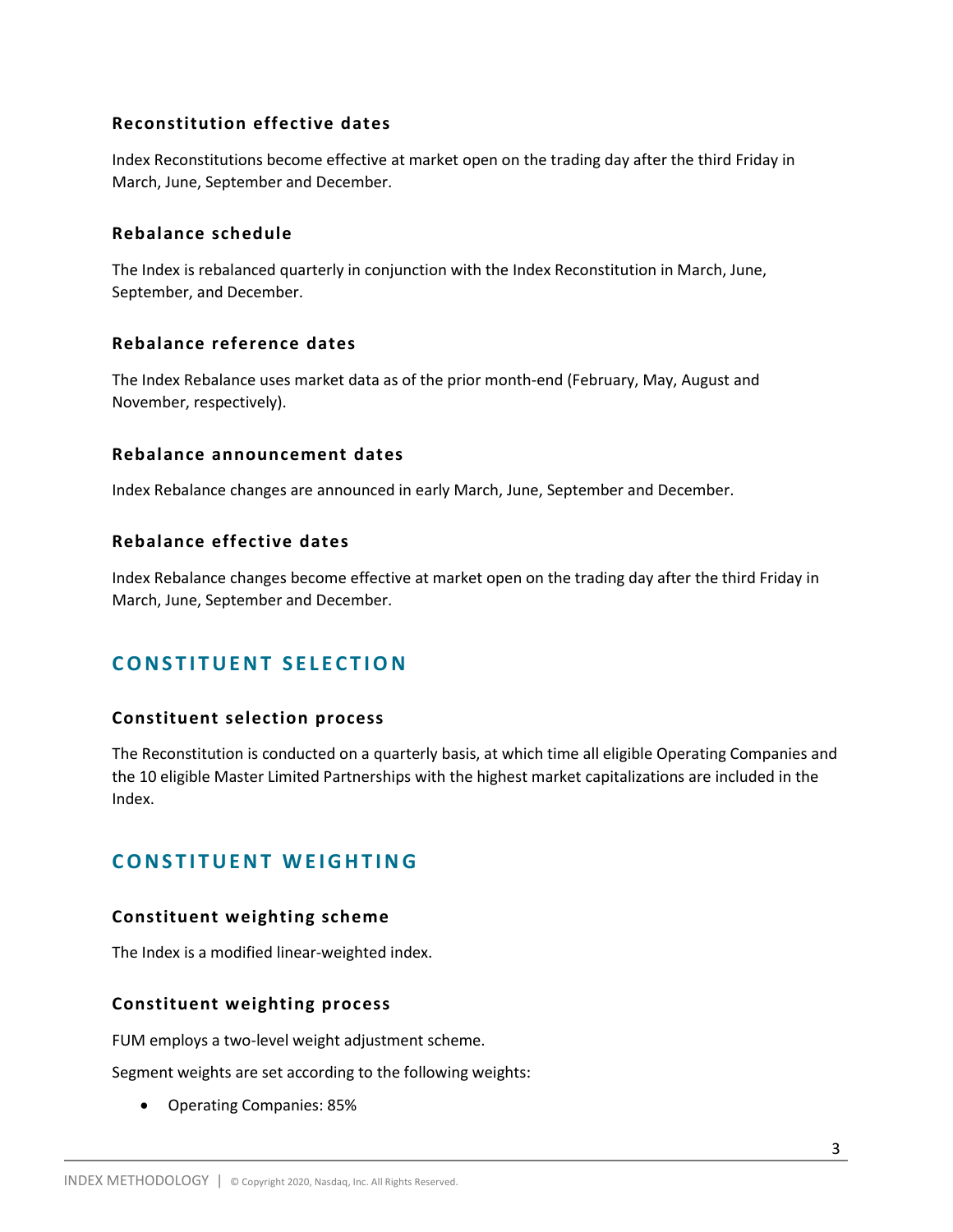Master Limited Partnership: 15%

Index Securities are weighted based on their market capitalization and liquidity ranks within their segments, using the following definitions:

- $\bullet$   $Z_S$  is the segment weight for each segment S, as specified above.
- $C_i^S$  is the market capitalization rank of security *i* within its segment S, with a rank of 1 representing the lowest value.
- $\bullet$   $L_i^S$  is the liquidity (average daily traded value) rank of security *i* within its segment S, with a rank of 1 representing the lowest value.
- $R_i^s$  is the rank of security i within its segment S of the sum  $(1.001 \times C_i^S) + L_i^S$ , with a rank of 1 representing the lowest value.
- The initial weight  $w_i$  of each Index Security *i* is defined as  $w_i = Z_S \times \frac{R_i^S}{\sum_{i=1}^{S} R_i^S}$  $\frac{n_i}{\sum_{S} R_i^S}$ .

Initial weights are adjusted within each Segment to meet the following constraints:

- No Index Security weight may exceed 50% of the ratio between the Index Security's threemonth average daily dollar trading volume and 100 million USD.
- No Index Security weight may exceed 4% of the ratio between the Index Security's free float market capitalization and 1 billion USD.
- No Index Security weight may exceed 4.5% of the entire index.
- Segment weights are only adjusted if security-level constraints necessitate.

For additional information about index weighting, see **Nasdaq Index Weight Calculations**.

# **I N D E X M A I N T E N A N C E**

### **Deletion policy**

If, at any time during the year other than the Index Reconstitution(s), an Index Security no longer meets the Eligibility Criteria, or is otherwise determined to have become ineligible for inclusion in the Index, it is removed from the Index. This includes circumstances where an Index Security is determined to be ineligible for continued inclusion in the Index due to bankruptcy, delisting, or a definitive agreement that would likely result in the security no longer being Index eligible. Please refer to Nasdaq's **Corporate Actions and Events Manual – Equities** for detailed handling of the aforementioned event types.

#### **Replacement policy**

Index securities deleted at any time during the year other than the Index Reconstitution(s) are not replaced.

#### **Corporate actions**

In the interim periods between scheduled index reconstitution events, individual Index securities may be the subject to a variety of corporate actions and events that require maintenance and adjustments to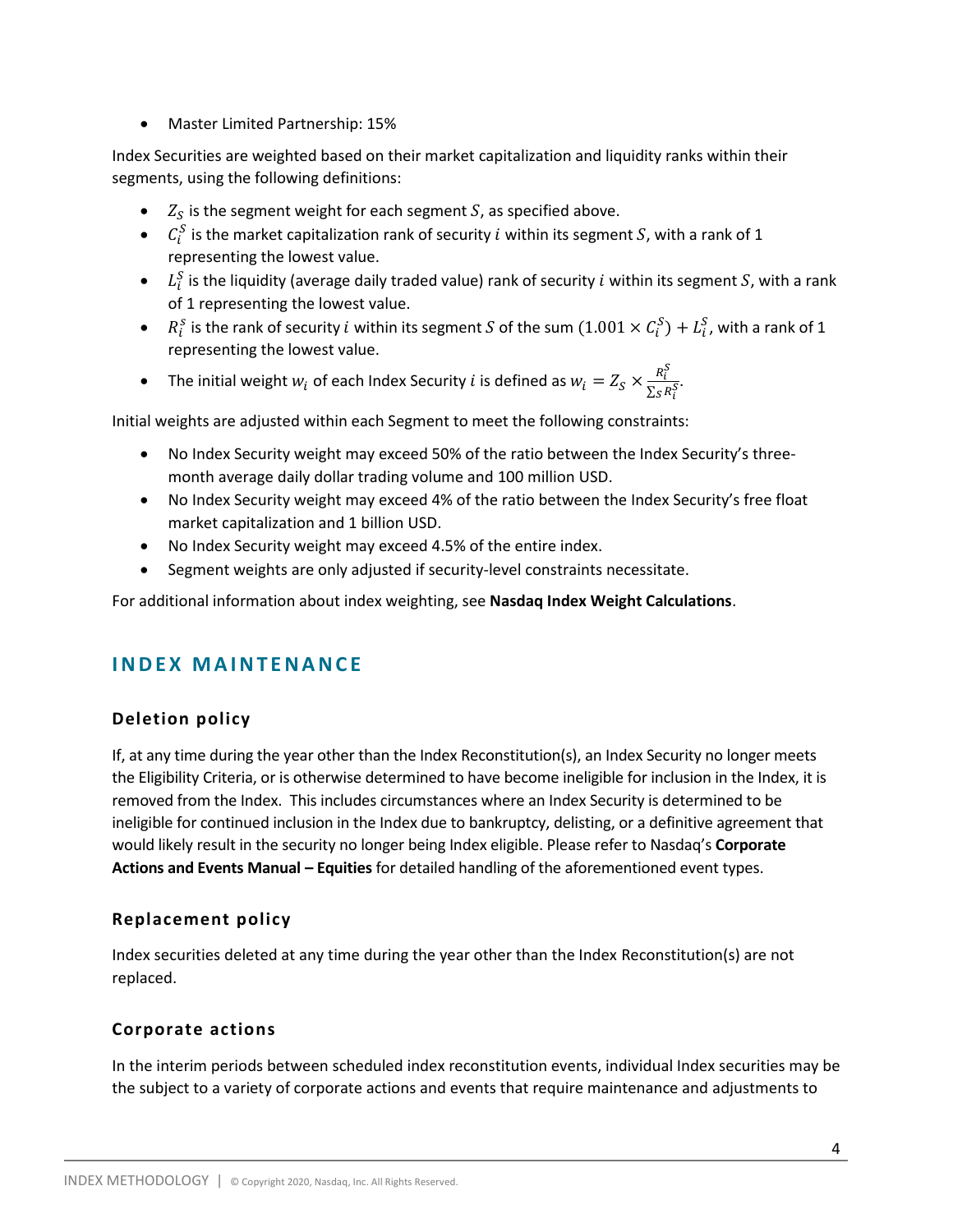the Index. Specific treatment of each type of corporate action or event is described in Nasdaq **Corporate Actions and Events Manual – Equities**, which is incorporated herein by reference.

In certain cases, corporate actions and events are handled according to the weighting scheme or other index construction techniques employed. Wherever alternate methods are described, the Index will follow the "Non-Market Cap Corporate Action Method."

#### **Index share adjustments**

Other than as a direct result of corporate actions, the index does not normally experience share adjustments between scheduled Index rebalance and reconstitution events.

# **A D D I T I O N A L I N F O R M A T IO N**

#### **Announcements**

Nasdaq announces Index-related information via the Nasdaq Global Index Watch (GIW) website at http://indexes.nasdaqomx.com.

For more information on the general Index Announcement procedures, please refer to the **Nasdaq Index Methodology Guide**.

#### **Holiday schedules**

The Indexes are calculated Monday through Friday, except on days when the Nasdaq US exchange is closed.

#### **Unexpected market closures**

For information on Unexpected Market Closures, please refer to the **Nasdaq Index Methodology Guide**.

#### **Calculation types**

For information on the Index calculation types as well as the mathematical approach used to calculate the Index(es), please refer to the **Calculation Manual – Equities & Commodities**.

#### **Recalculation and restatement policy**

For information on the Recalculation and Restatement Policy, please refer to the **Nasdaq Index Recalculation Policy**.

#### **Data sources**

For information on data sources and the classification of dividends and associated tax rates, please refer to the **Nasdaq Index Methodology Guide**.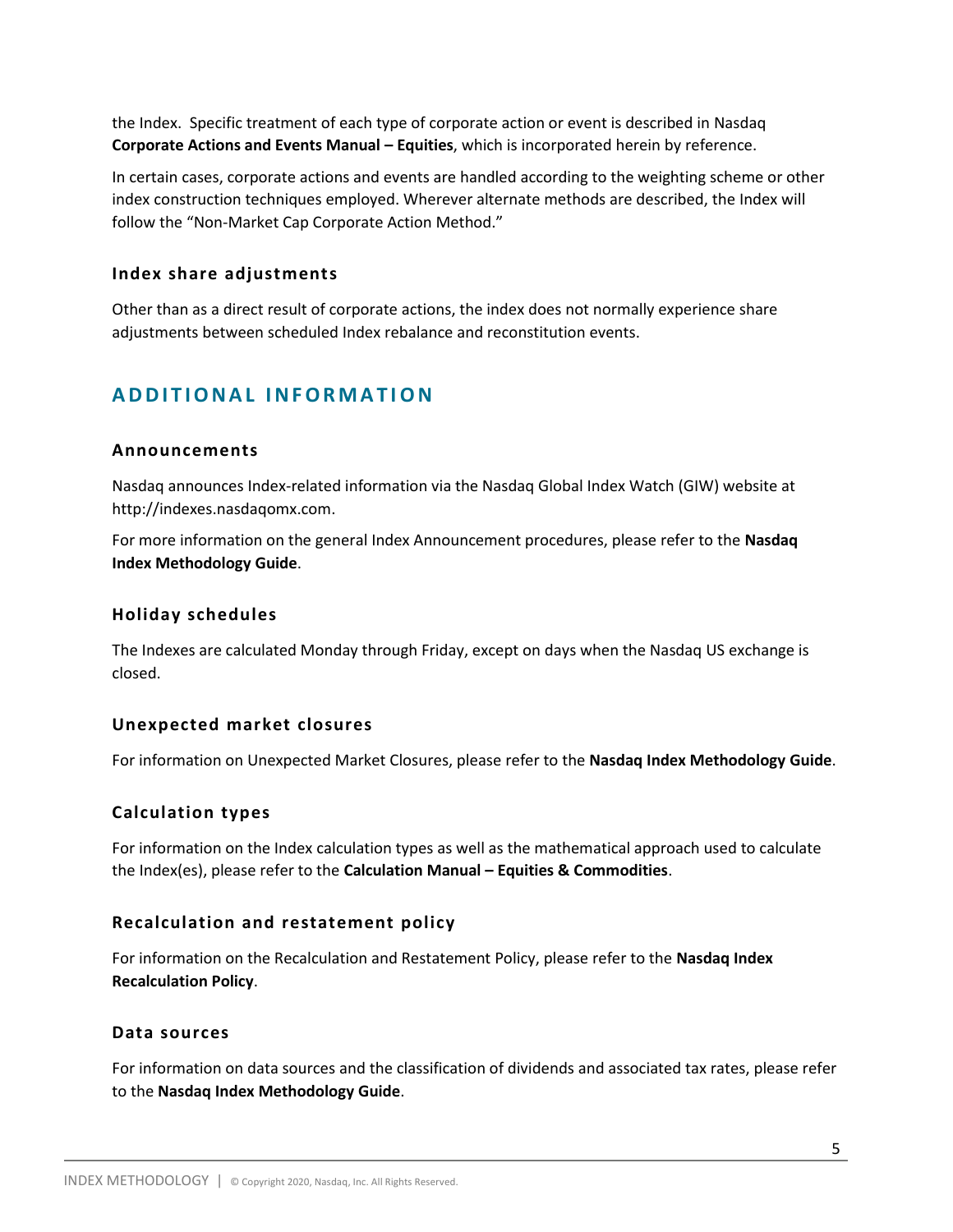#### **Contact information**

For any questions regarding an Index, please contact the Nasdaq Index Client Services team at indexservices@nasdaq.com.

#### **Index dissemination**

Index values and weightings information are available through Nasdaq Global Index Watch (GIW) website at https://indexes.nasdaqomx.com/ as well as the Nasdaq Global Index FlexFile Delivery Service (GIFFD) and Global Index Dissemination Services (GIDS). Similar to the GIDS offerings, Genium Consolidated Feed (GCF) provides real-time Index values and weightings for the Nordic Indexes.

For more detailed information regarding Index Dissemination, see the **Nasdaq Index Methodology Guide**.

#### **Index calculation and dissemination schedule**

The Indexes are calculated during the trading day based on the Last Sale Price and are disseminated once per second from 09:30:01 to 17:16:00 ET. The closing value of the indexes may change up until 17:15:00 ET due to corrections to the Last Sale Price of the Index Securities.

#### **Website**

For further information, please refer to Nasdaq GIW website at https://indexes.nasdaqomx.com/.

#### **FTP and dissemination service**

Index values and weightings are available via FTP on the Nasdaq Global Indexes FlexFile Delivery Service (GIFFD). Index values are available via Nasdaq's Global Index Dissemination Services (GIDS).

## **G O V E R N A N C E**

#### **Index governance**

All Nasdaq Indexes follow the same governance structure. For a detailed list of this information, please see the **Nasdaq Index Methodology Guide.**

#### **Nasdaq Index Management Committee**

The Nasdaq Index Management Committee approves all new Index Methodologies. This committee is comprised of full-time professional members of Nasdaq. The committee meets regularly, and reviews items including, but not limited to, pending corporate actions that may affect Index constituents, statistics comparing the composition of the indexes to the market, companies that are being considered as candidates for addition to an Index, and any significant market events.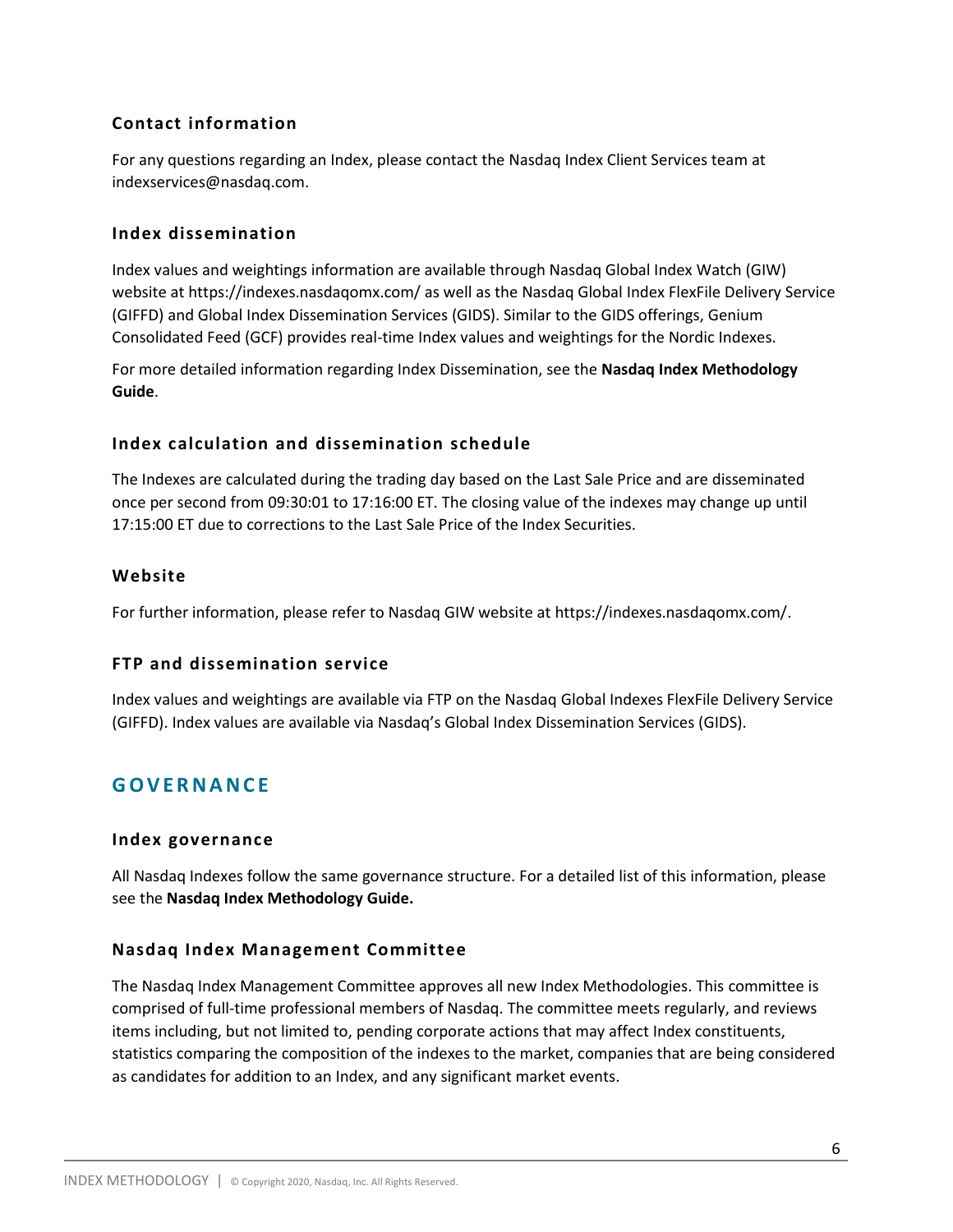For a detailed overview of the Index Management Committee, please see the **Nasdaq Index Methodology Guide**.

#### **Internal reviews of methodology**

For a detailed description on internal reviews of the Methodology, please see the **Nasdaq Index Methodology Guide**.

#### **Communication with stakeholders and consultations**

For a detailed description on Consultations and Communications with Stakeholders, please see the **Nasdaq Index Methodology Guide**.

#### **Index cessation**

Nasdaq has a documented procedure that is followed for Index Cessation that includes termination/retirement of an Index or Index Family.

For more information, please refer to the **Nasdaq Index Cessation Policy**.

#### **Discretionary adjustment**

This Index Methodology was created by Nasdaq to achieve the aforementioned objective of measuring the underlying purpose of each Index governed by this methodology document. Any deviations from this methodology are made in the sole judgment and discretion of Nasdaq so that the Index continues to achieve its objective.

For more information on potential adjustments including Calculation and Pricing Disruptions, Expert Judgment, and Unexpected Reconstitution/Rebalances, please refer to the **Nasdaq Index Methodology Guide**.

# **G L O S S A R Y O F T E R M S A S U S E D I N T H I S D O C U M EN T**

For the glossary of key terms, please refer to the **Nasdaq Index Methodology Guide.**

## **D I S C L A I M E R**

Nasdaq may, from time to time, exercise reasonable discretion as it deems appropriate in order to ensure Index integrity, including but not limited to, quantitative inclusion criteria. Nasdaq may also, due to special circumstances, if deemed essential, apply discretionary adjustments to ensure and maintain the high quality of the index construction and calculation. Nasdaq does not guarantee that any Index accurately reflects future market performance.

Neither Nasdaq, Inc., Factset REVERE, nor any of their affiliates makes any recommendation to buy or sell any security or any representation about the financial condition of any company. Investors should undertake their own due diligence and carefully evaluate companies before investing. The information